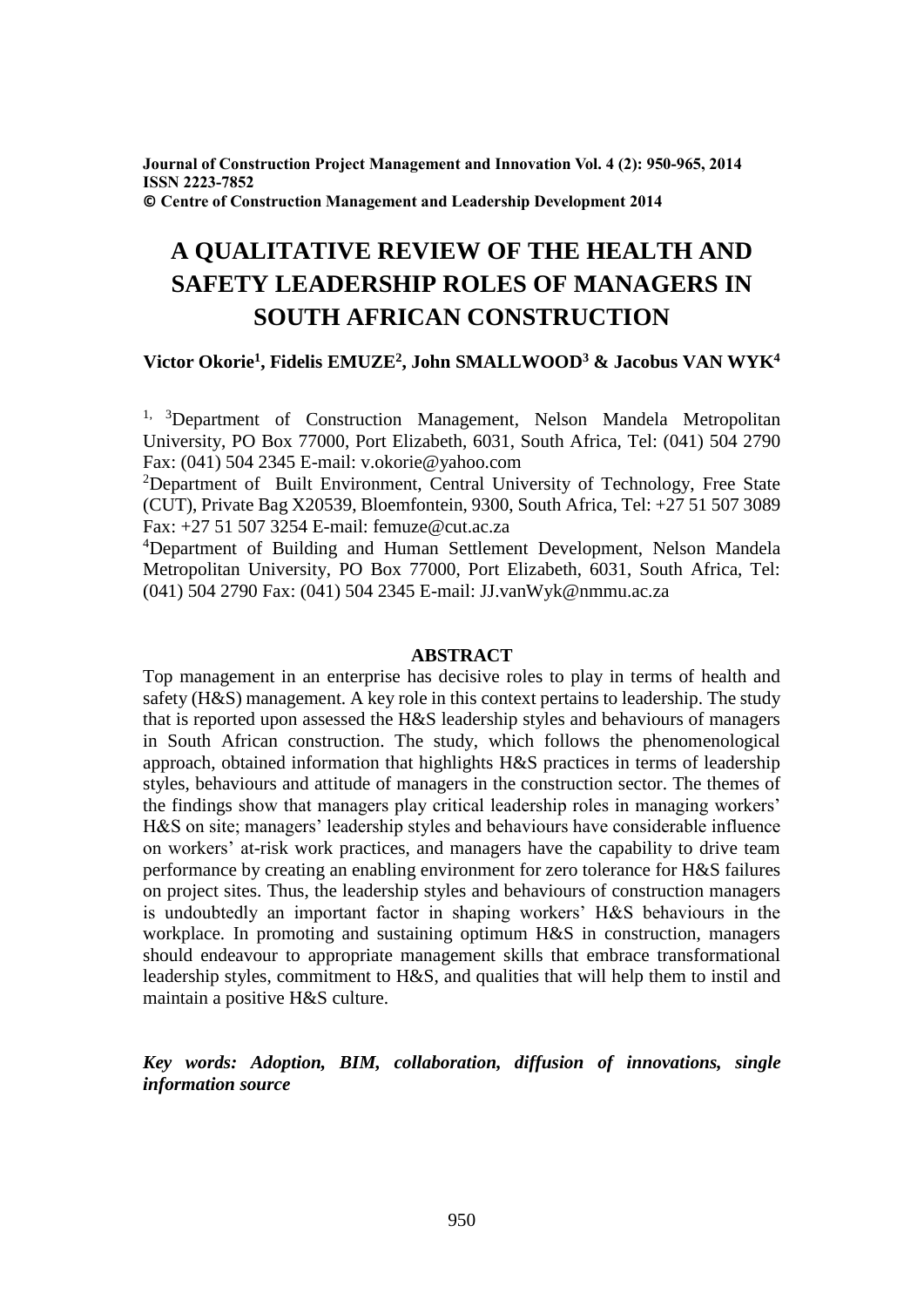## **1. INTRODUCTION**

The construction industry has been classified as one of the most dangerous, difficult and dirty sectors to work in (2006: 13). The Construction Industry Development Board (cidb, 2009: i) reports that the industry has a poor H&S record, accidents in the industry being the highest of all industrial sectors, resulting in a third of all work fatalities. During the period 2007 to 2008, the construction industry experienced 160 fatalities and 14000 disabilities. In addition, there were over 120 000 days lost due to injuries and the total loss to the industry was excess of R3 000 million. This state of affairs is not peculiar to South Africa, as poor construction H&S performance is often cited as a global phenomenon. Relying on global statistics, the International Labour Organisation (ILO) (2005: 2) reports that:

- Each year there are at least 60 000 fatal accidents on construction sites;
- One in every six fatal accidents at work occurs on construction sites;
- In industrial countries, as many as 25 to 40% of work-related deaths occur on construction sites even though the sector employs only 6 to 10% of the workforce, and
- In some countries, it is estimated that 30% of construction workers suffer from back pain or musculoskeletal disorders (MSDs).

Apart from the human cost, the economic effects of accidents can be devastating (Brauer, 2006: 23; Cooper, 2009: 36; Coke and Sridhar, 2010: 135). Even though the direct costs of accidents as a result of injuries, illness or property and equipment damage can be insured against, these direct costs are minor when compared with the indirect costs of an accident (Goetsch, 2013: 14). Thus, poor H&S leadership ethos among managers leads to numerous negative consequences that have financial implications. For example, McAleenan (2010: 56) points out that for every £1 of accident cost that an insurance company has to pay out; the contractor could incur £50 to £100 in indirect costs. The indirect costs range from product and material damage to legal costs (Hinze, 2006: 45). These costs have an adverse effect on the image and balance sheet of a firm and the national economy of a country.

Research findings (Smallwood, and Haupt, 2005: 2; Choudy, 2007: 55) indicate that concerted efforts are required by all management levels within a contracting firm to achieve a sustained improvement in construction H&S performance,. Haslam, Hide, Gibb, Gyi, Pavitt, Atkinson and Duff (2005: 404), Gibb, Hide, Haslam, Hide, Gyi and Duff (2005: 5) and Sherratt and Farrell (2012: 374) maintain that optimum H&S performance depends largely on effective leadership at all levels of management. In addition, a strong H&S culture is needed in the construction industry for effective and efficient management of workers' H&S. Such H&S culture entails commitment, involvement, and participation of both the management and line managers.

Injuries in the construction industry remain high despite numerous codes of practices developed specifically to manage workers' H&S more effectively. These codes define how to control the physical work environment, how to use tools, and how to perform certain procedures in the safest possible manner (Choudy, 2007: 51).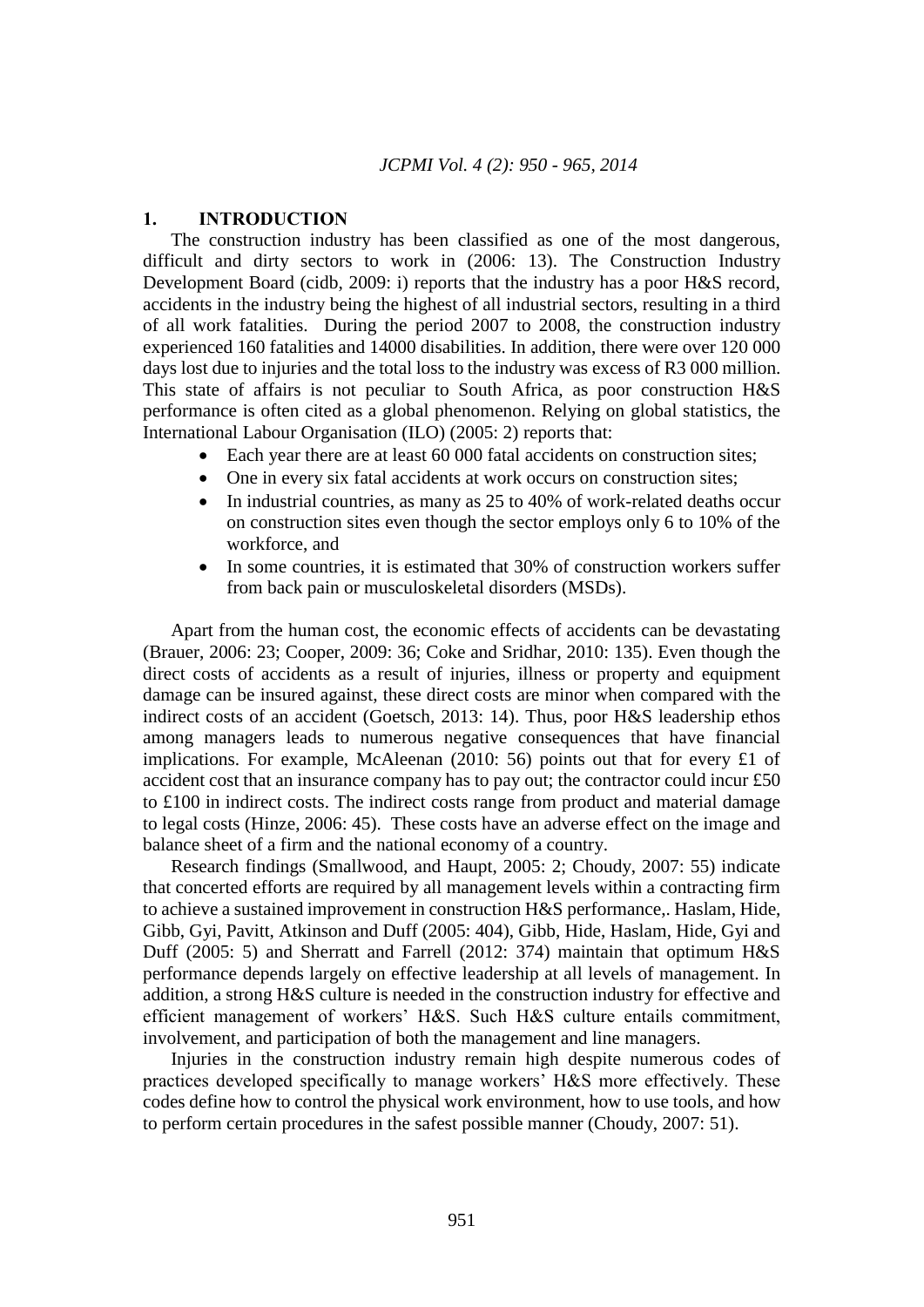In addition, construction management textbooks provide detailed information for developing and maintaining H&S programmes in workplaces (Hinze, 2006: 23). H&S management systems such as H&S induction (Brauer, 2006: 13), H&S committees (McAleenna, 2010: 56), H&S training programmes (Smallwood, 2006: 2), worker involvement and participation (Cooper, 2009: 36), and zero-injury polices (Northouse, 2012: 3), have been suggested as ways of improving and developing teamwork in the industry that is comprised of different independent stakeholders, who often have conflicting goals. Through the promotion of the aforementioned interventions, some contracting firms have achieved remarkably low injury rates, and implement robust H&S management systems and demonstrate that construction operations can be performed safely (Oloke, 2010: 29).

Howarth and Watson (2009: 115) argue that managers should promote project H&S management, which results in lower site accidents and incidents. Studies comparing low and high accident rates have shown that on the safest sites, managers who demonstrated good quality leadership as a planner, an organiser, and a good role model for others have excellent H&S performance records (Hinze, 2006: 231). In terms of direct effects, managers can demonstrate their commitment to workers' H&S by prioritising H&S over productivity when production conflicts with H&S (Flin and Yule, 2003: 46). Managers' leadership and behaviours such as transformational leadership styles that aim at building trust and team spirit among workers is needed to sustain a high level of worker H&S performance in the industry (Northouse, 2012: 45). However, Sunidijo and Zou (2012: 3) point out that lack of intelligence and interpersonal skills have been found to negatively impact on managers in promoting a positive H&S culture. Hinze (2006: 241) concurs and states that a site which experiences poor H&S performance is one with an autocratic leader who is mostly dogmatic and lacks good human relations. Furthermore, when these attributes are lacking among construction managers, there is less than optimal H&S performance. The role of managers emphasise H&S as they constitute the conduit between top management and site managers with their crews, and play an important role in shaping workers' understanding by communicating to them the firms' H&S policies (Lingard, Blismas and Wakefield, 2005: 2). Roles that managers can play in this context are connected to the formulation of H&S policies for top management, supervision of the activities of supervisors, H&S officers, and coordination of affairs within the H&S department (Lingard et al., ibid).

Site managers have roles and responsibilities to achieve tasks and also to maintain the H&S of the workforce (Lingard et al., 2005: 2; Fisk and Reynolds, 2012: 343). They know the workers' problems as they are always with them. Furthermore, they interpret organisation policies and procedures, and provide management with feedback on construction site H&S performance. According to Flin and Yule (2003: 48) and Brauer (2006: 342), site managers or supervisors have contributed to changing the unsafe behaviours and unsafe acts of workers such as enforcing the use of personal protective equipment (PPE) on site.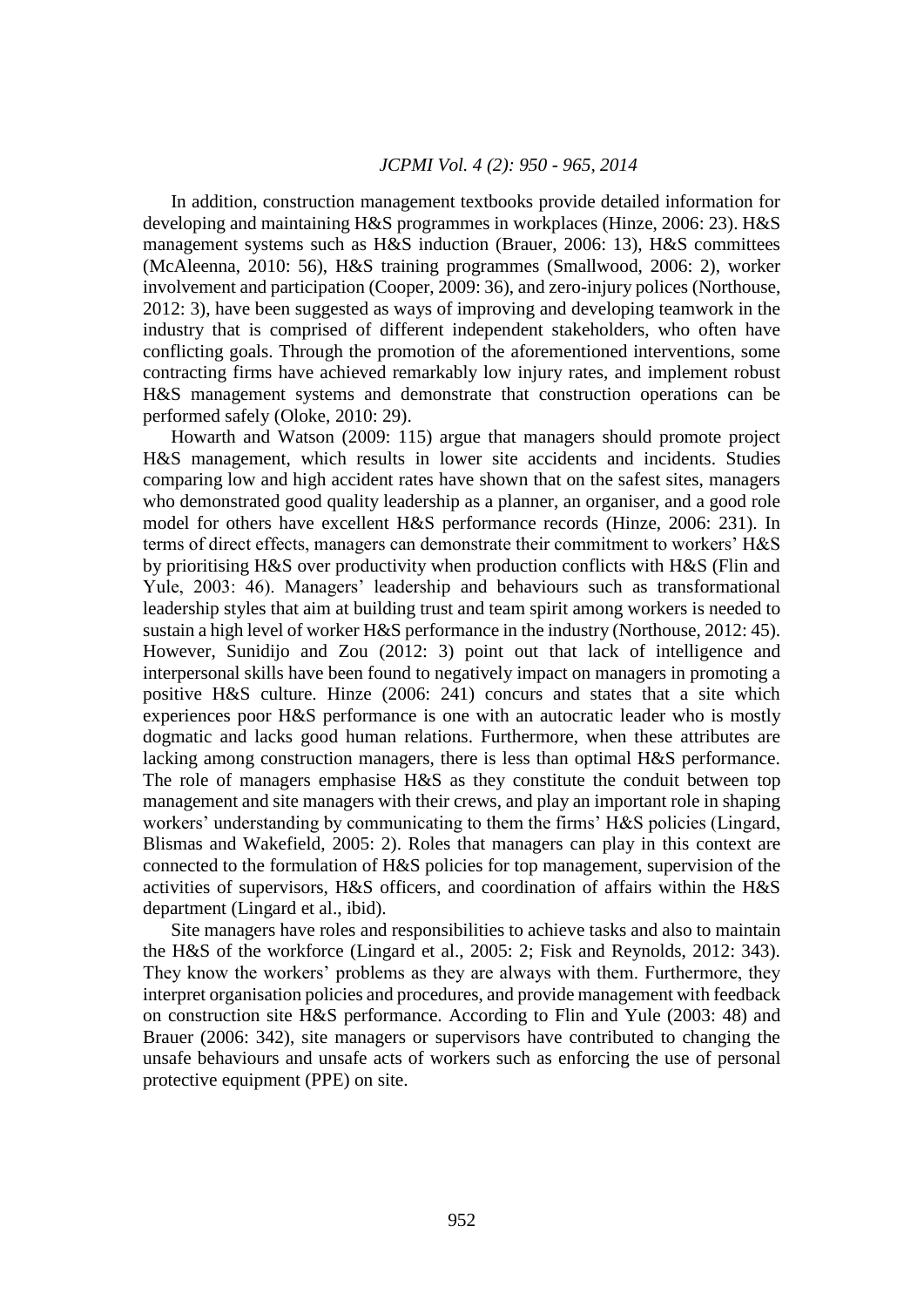Although management and leadership are used interchangeably, managers who have the ability and personality to direct, control, supervise, and show concern towards others in order to achieve organisation goals, are leaders. Documented research findings have shown that managers who show empathy and genuine concern for workers' H&S and welfare can retain them longer and motivate them to achieve higher performance (Lutchman, Maharaj and Ghanem, 2012: 34). Flin, O'Connor and Crichton (2008: 49) also argue that when managers emit transformational leadership qualities, employees are motivated, and this usually manifests as better  $H\&S$  behaviour of workers.

Notably several studies have examined the effectiveness of the manager in promoting H&S performance in terms of site H&S induction of new workers, disciplining of workers, co-ordination of work activities, motivation of workers, and conducting of site H&S training. For example, a past study relative to supervisory roles in H&S performance concluded that lack of commitment among site managers or supervisors are contributory factors to unsafe conditions and unsafe acts on sites (Lingard et al., 2005: 1). However, this study was aimed at examining leadership styles and behaviours of managers in construction concerning H&S management practices, including strengths, limitations, and gaps. To this end, the study examined H&S leadership and behaviours of site managers in both large and small firms in South African construction.

# **2. RESEARCH METHODOLOGY**

The sample for the interviews was chosen among site managers to facilitate indepth discussion and wider analysis of the major issues. The sample selection criteria include interviewees' knowledge in their fields, currently work at operational level in South African construction; more than five years' industry experience, and either a manager or supervisor in their respective firms. In addition, the sample criteria were in line with the research topic that seeks to examine the relevance of leadership and behaviours of managers on construction H&S management practices. The purposive sampling technique was used to draw participants from both large and small firms who were considered by virtue of their position within their organisations. It is notable that participants that work for large firms were managers that are saddled with contract administration responsibilities that include H&S, whereas participants from the small firms were owners whose responsibilities included H&S management. Although twenty-six managers were contacted at the beginning of the field work, only five firms agreed to take part in the study. The decision to proceed with the five participants was made based on the fact that the study at this stage is exploratory, and that a phenomenology based study can be conducted with five participants (Flick, 2014: 200). The interviews and discussions were conducted with due regard to ethical considerations governing this type of study.

The interview approach was chosen, rather than focus group protocols, due to problems and difficulties congregating ever busy managers for focus group discussions. A semi-structured interview was developed to guide the discussions.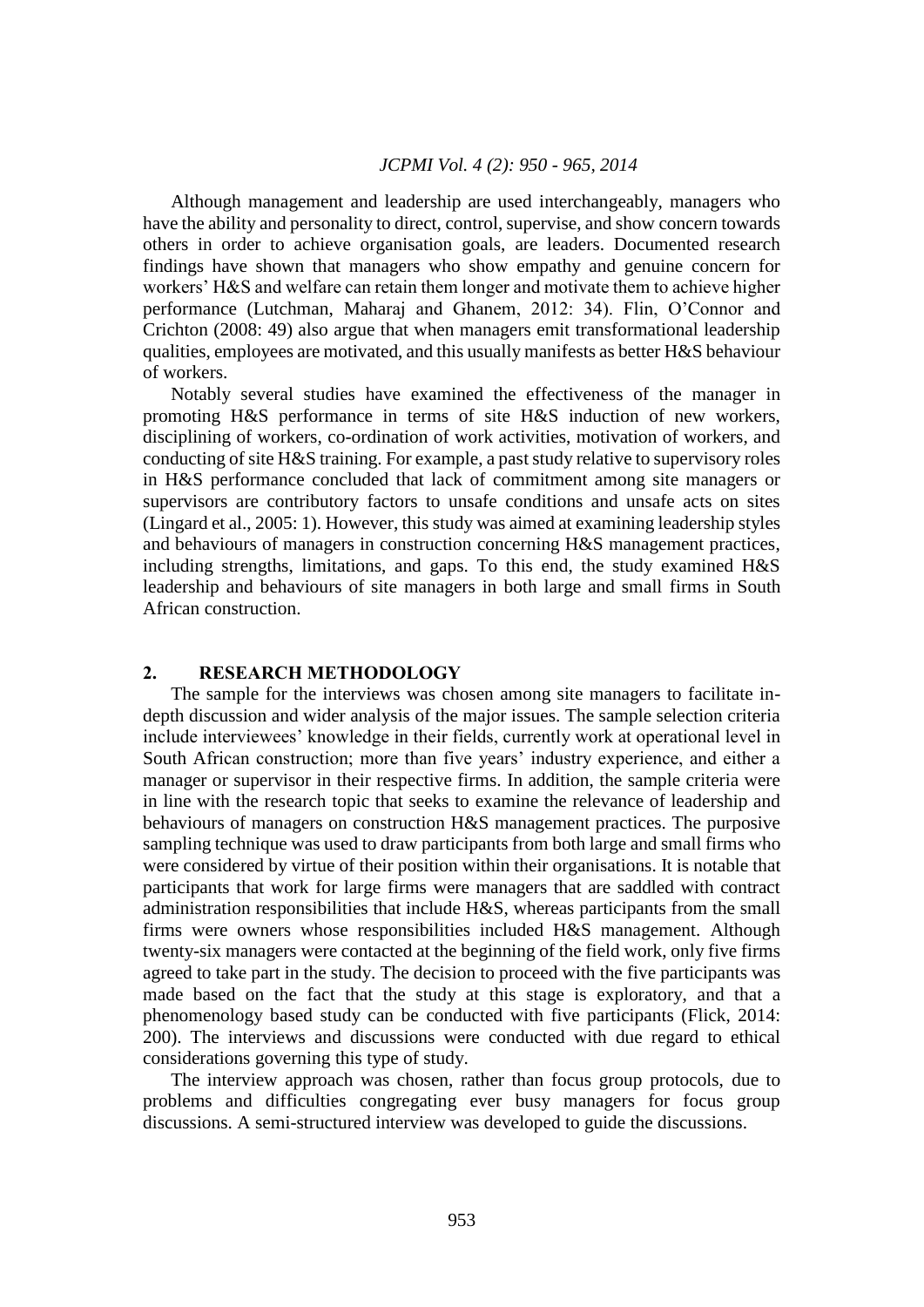The primary sources of the interview questions included an exhaustive literature review on construction H&S management practices (Lutchman et al., 2012: 56; Hopkins, 2008: 147). In addition, the questions allowed participating managers to discuss H&S best practices such as top management H&S leadership and ethical behaviours, frontline managers' leadership and behaviours, workers' H&S training, workers' involvement and participation, and obstacles to optimum H&S management.

The questions were structured to elicit responses from the managers on H&S management practices and leadership styles in their organisations. Interviewees were informed of the voluntary nature of their participation and they were assured of the confidentiality of their comments. The discussions with each interviewee were recorded on iPhone with the permission of the interviewee before transcription. The opinions and suggestions of the interviewees were recorded on iPhone. The researcher then captured the data on computer after each interview. The principal investigator listened several times to the recorded opinions and suggestions and personally transcribed them. To enhance validity of the findings, the transcribed versions were sent to the participants / interviewees who indeed vouched that accurate version of the discussions were obtained. After the transcription of the data, the analysis thereof brought about the identification of major themes in the form of:

- Poor H&S leadership and lack of commitment to workers' H&S;
- Lack of top management commitment to H&S;
- Frontline managers' leadership styles and behaviours;
- Influence of H&S training on workers' H&S behaviours;
- Workers involvement and participation in H&S decisions, and
- Obstacles to optimum H&S management.

## **3. RESULTS AND DISCUSSION**

The findings presented in this section are based on the perceptions from H&S managers, and risk managers that are knowledgeable.

#### *3.1 Lack of top management commitment to H&S and poor leadership*

The quality of leadership at the top level determines the H&S behaviours of workers on site. It is the responsibility of the top leaders to develop organisation H&S policies, allocate resources for H&S, approve H&S training of workers, and assign responsibility to managers and supervisors. In fact, organisation H&S is grown and nurtured by top leaders. Thus, it is the top management leadership, behaviours and commitment that influence the behaviours of other managers down the line. One of the managers from the large company put it this way:

- *"Companies' H&S management is determined by the top management".*
- *"They set the company's H&S policy and lead by example".*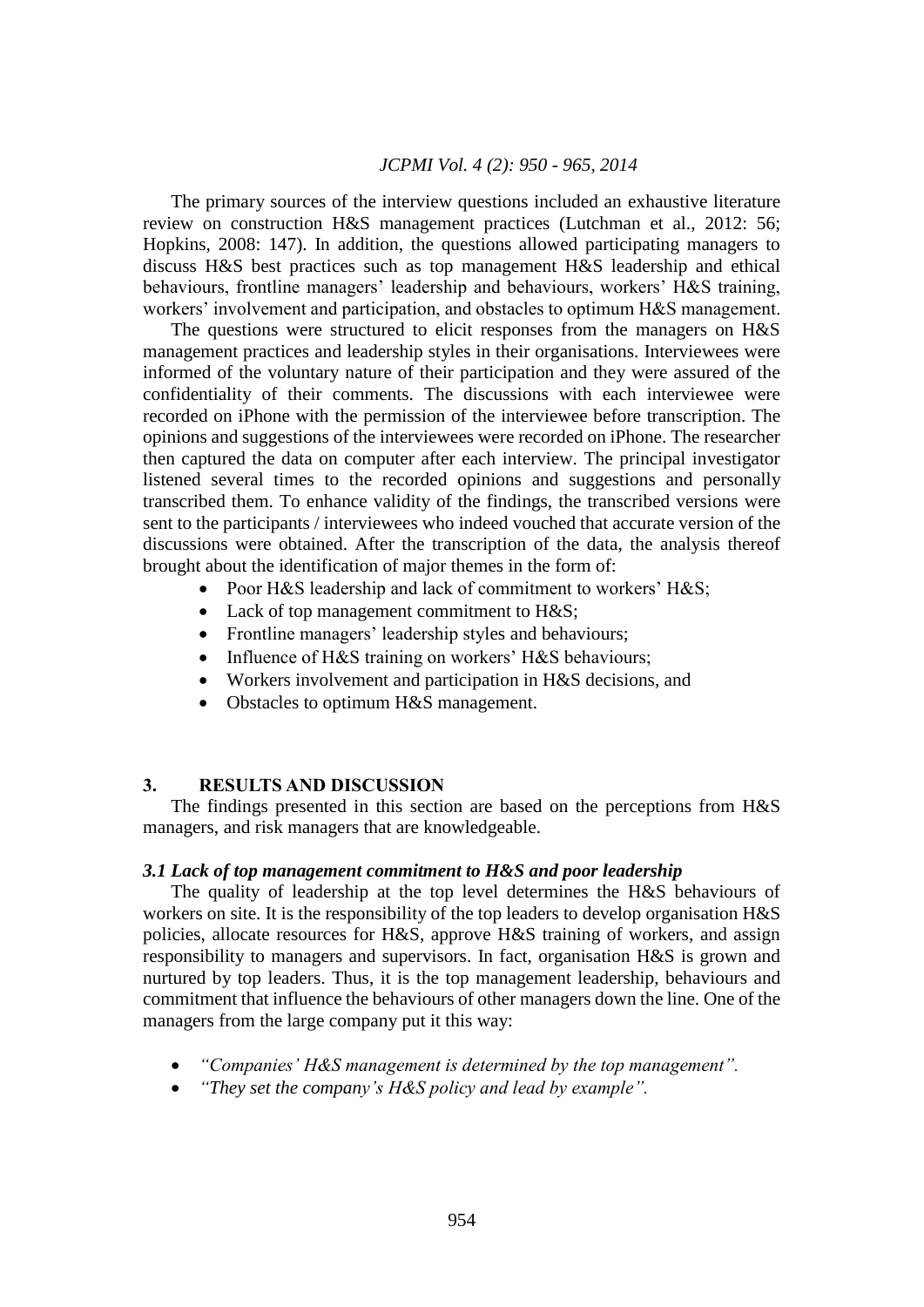*"Regardless of the company size, it is the leadership styles of the top management that influences the H&S behaviours of managers and supervisors that translate to at-risk practices".*

Statements of supervisors from small firms include:

- *"The big bosses, owners of the companies never attended any site meetings".*
- *"We lead by example", a good H&S management system must come from the top…"*
- *"H&S culture has to start from the top, we at the frontline nurture it, by just reinforcing every day, by example".*

The traditional approaches to management have given way to leadership skills, which entail construction managers at all levels of management need to develop interpersonal skill, intelligent and transformational leadership qualities to meet up with contemporary management challenges. Sunindijo and Zou (2011: 1) contend that project personnel play an important role in construction H&S management that require them to have relevant capabilities. It has been argued that visible leadership demonstrated at the top level, have both a direct and indirect impact on organisational H&S outcomes. Leadership roles and behaviours particularly by the top leaders are the critical factors that drive organisation H&S performance and culture (Markiewichz, 2009: 20). Markiewichz (ibid) further maintain that effective H&S management in any construction organisation largely depends upon the top management commitment and visible leadership. For instance, top leaders develop organisation H&S policy, and assign responsibility, authority, and accountability to managers and supervisors. Thus, the leadership styles and behaviours of senior managers influence the H&S behaviours of the site managers / supervisors that directly impact on workers' H&S.

## *3.2 Frontline managers' leadership styles and behaviours*

A strong link exists between managers and site supervisors' behaviours and at-risk work practices or unsafe behaviours of site workers. The safe and unsafe behaviours of managers and supervisors are often emulated by the workers. H&S culture within an organisation indicates the workforce's attitudes with respect to H&S. Leadership style, particularly at the site management level, helps to foster a supportive organisation H&S culture. For example, on site where the managers and supervisors go about without having their safety hats on are seen by workers as normal. In relation to the abovementioned topic, questions pertaining to H&S culture relative to H&S behaviours were asked: Do you wear your safety hat and reflective clothing while on site? How do you treat a case of a worker who did not wear his or her safety boots? Are these PPE adequately provided to workers? What are the procedures relative to incident and accident reporting and investigations in your company?

In response to these questions, a manager from a large firm said: "It is a mandatory rule in my company that all personnel on site must wear the safety hat and reflective clothing on site" and "Site H&S Committee is responsible for investigations of all reported incidents and accidents on site".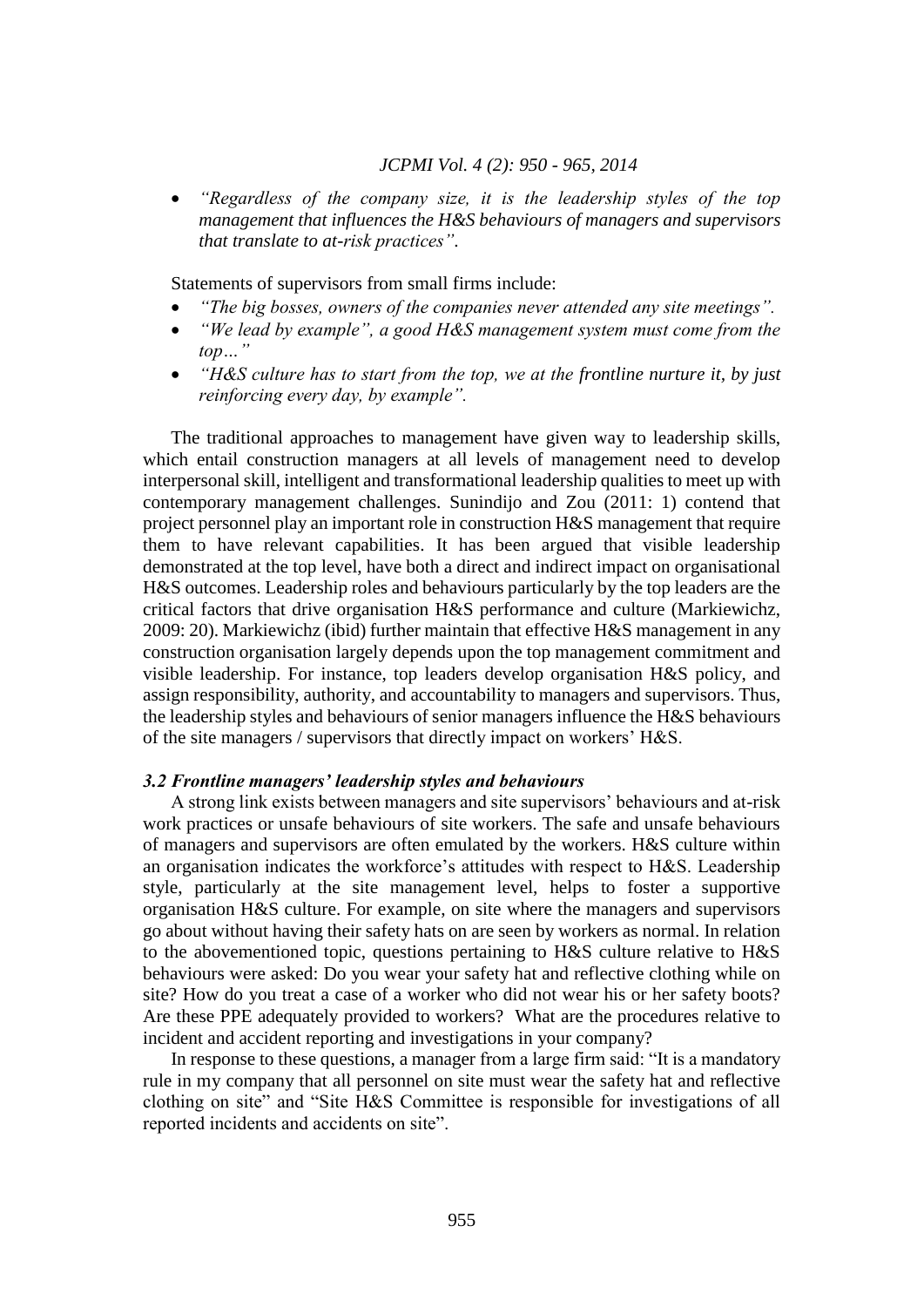However, contradictory comments were recorded in this instance. The interviewee from a small firm made the following comments:

- *"Provision of PPE is grossly inadequate".*
- *"Sometimes workers are asked to buy".*
- *"We do not have H&S committee in place".*
- *"One of the managers said that our site H&S Committee is only active when a major accident occurs on site".*

Arguably, these comments indicate that poor site H&S management resulting from a lack of commitment to H&S and poor leadership among managers and site supervisors impacts negatively on H&S performance and organisation H&S culture.

## *3.3 Influence of H&S training on workers' behaviour*

H&S training for personnel is an absolute requirement for an optimum H&S culture. Workers' H&S training not only increases their technical competencies, but also engenders commitment to their work. H&S training is very important to an organisation as it creates awareness for workplace H&S. Questions on how the interviewees regularly conduct site H&S training, types of H&S training, induction training and toolbox talks, were posed. Some of the verbatim responses include:

- *"In my company, we conduct H&S training to every new employee".*
- *"The company sends every supervisor for H&S training".*
- *"We conduct toolbox talks on every Monday morning before the week works start".*
- *Two supervisors from the small firms have different views. Their comments were:*
- *"Our weekly toolbox talks are dependent on the pressure of work".*
- *"On such situations our managers focus more on meeting the target".*
- *"Twenty to thirty minutes induction training may be given to new employees to join the team".*

Lack of worker H&S training is a serious challenge in the construction industry, particularly among small firms, despite the fact that H&S training helps in creating awareness about workplace hazards among workers. Hinze (2006: 132) asserts that safe work practices not only pay in terms of financial gain, but also company corporate image. It has also been noted by Okorie and Smallwood (2012: 592) that effective H&S training programme and H&S communication in a manner that the workers are capable of understanding, can provide numerous benefits such as fewer injuries, illness, better worker morale, and lower insurance premiums.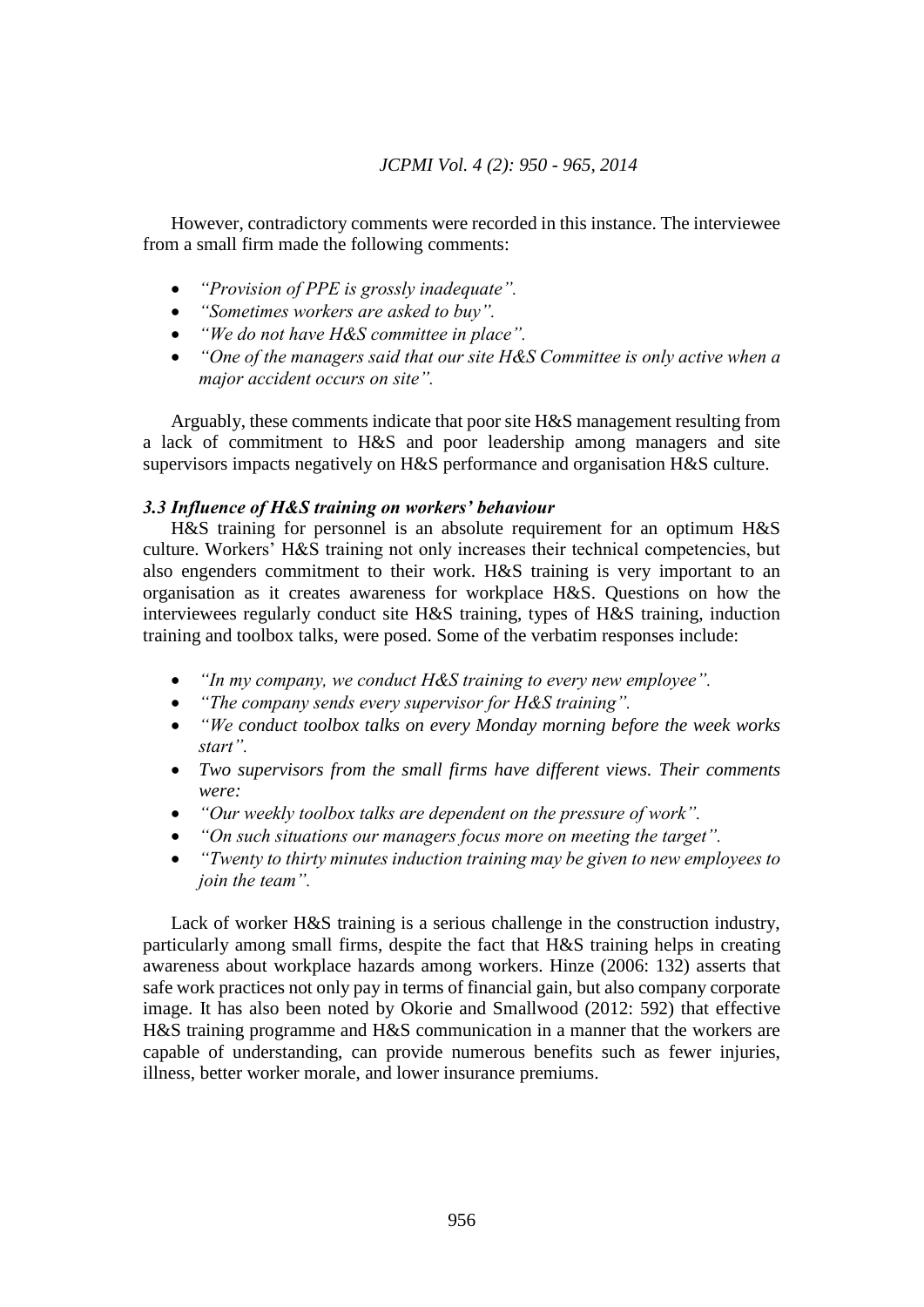## *3.4 Worker involvement and participation in H&S decisions*

Involving experienced workers in workplace H&S decisions is critical in the continuous H&S improvement process (Lutchman et al., 2012: 89). Workers feel more valued by organisations when they are involved in decision making, particularly in H&S matters that concerned their H&S and welfare. The followings questions were asked to site supervisors relative to worker involvement and participation: Do you attend management meetings where H&S matters are discussed? How many workers attend such meetings? As a site supervisor do you buy-in input(s) from experienced site worker under you? Responses from manager were in the line of: "I have never attended management meetings for H&S matters". However, one of the managers from the large firms agreed that he has attended such a meeting once, to present his reports on a fatal accident that occurred on site.

Lack of worker involvement and participation in construction site H&S matters is poor in South African construction. This fact was supported by research conducted by Haupt and Feng (2008). The study benchmarked H&S practices between Singapore and South Africa in terms of lack of worker involvement and participation in H&S management. The comparative study indicates that South African contractors have poorer H&S management systems relative to worker involvement in H&S decisions.

## *3.5 Comments regarding obstacles to optimum H&S management*

Construction site activities are unique and the presence of subcontractors and transient workforce make it more complex. Management of subcontractors' workers on construction sites in terms of H&S has been identified as a serious challenge in terms of the improvement of H&S performance. Based on this premise, the following questions were asked: How do you manage your subcontractors' workforce to ensure that they comply with site H&S rules and regulations? In your position as a manager or site supervisor what are the obstacles to optimum H&S management?

Verbatim responses include:

- *"Subcontractors' workforce are problematic….they don't attend weekly toolbox talks".*
- *"Transient workforce is common in construction".*
- *"Poor H&S training"*
- *"Illiterate and uneducated workforce"*
- *"Unplanned work activities'*
- *"Lack of funds for H&S"*
- *"Poor H&S culture"*

These factors have also been recognised by researchers: transient workforce (Hinze, 2006: 23), poor H&S training (Hamid et al., 2008: 912; Haslam et al., 2005: 2), illiterate and uneducated workforce (Vazquez and Stalnaker, 2004: 121), unplanned work activities (Fisk and Reynolds, 2012: 122), lack of funds for H&S (CIDB, 2011: 27), poor H&S culture (Smallwood, and Haupt, 2005: 2; Spangenberg, 2009: 111).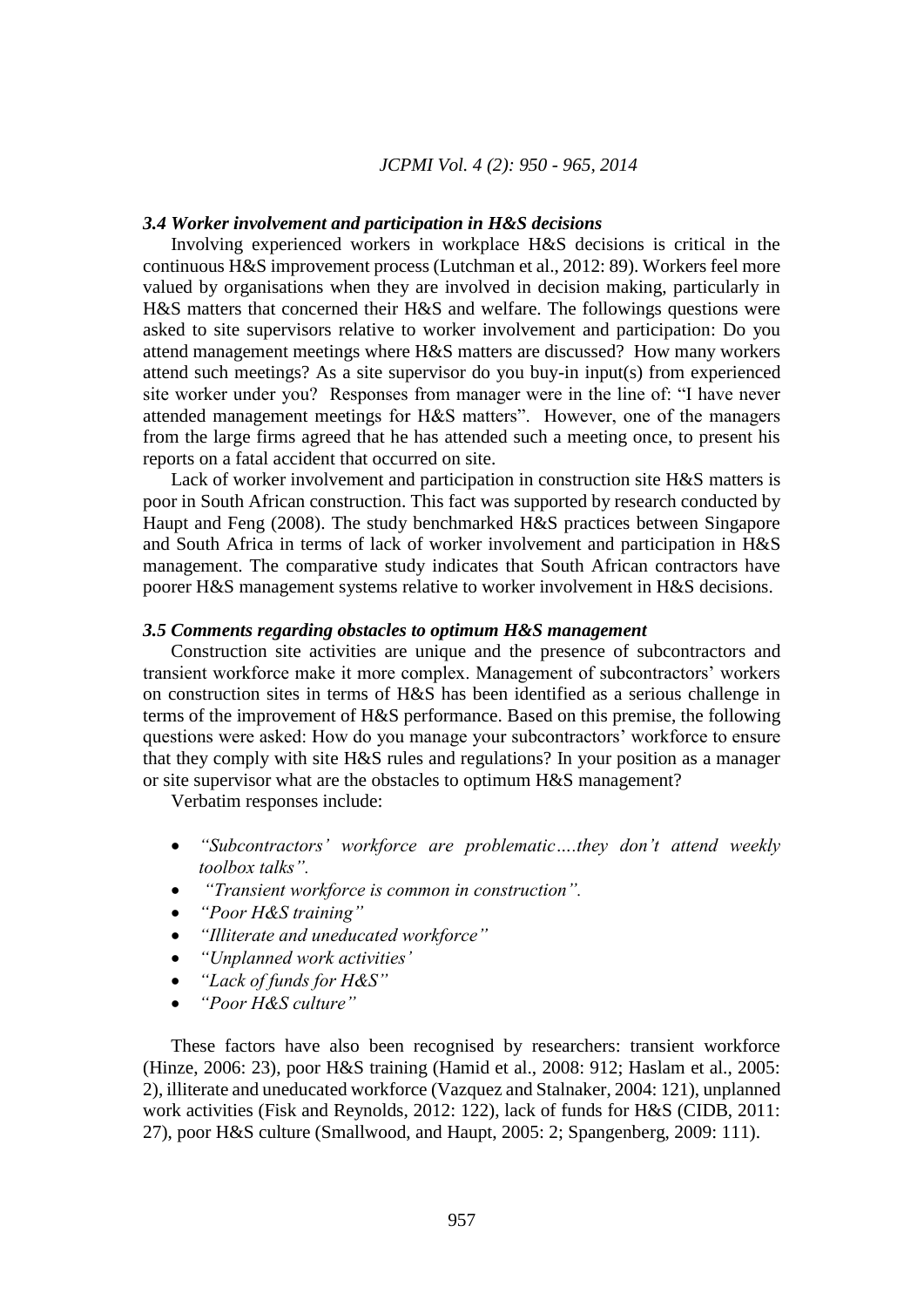Noting lapses that exist among site managers, Vredenburg (2002: 259), and Cox (2003: 2) pointed out that poor leadership qualities such as poor communication in the use of English language among site managers or supervisors, is a serious challenge in construction site H&S management. In addition, lack of empowerment in terms of skills development and interpersonal skills among the site managers or supervisors according to Zohar and Luria (2004: 322) and Wu and Fang (2012: 99) impact negatively on site H&S management. Lutchman et al. (2012: 203) identify the following leadership qualities among site managers and supervisors that are attributed factors to poor H&S management:

- *Poor H&S behaviour by setting low standards;*
- *Not be proactive in managing risks and H&S of workers;*
- *Lack of transparency and trust in their relationship among the workforce;*
- *Lack of competence and capability to workers' H&S;*
- *Not motivating workers to do the right thing: and*
- *Lack of care regarding workers' well-being.*

Drawing from the importance of leadership attributes of managers relative to effective project H&S management, it can be argued that managers need to be proactive, transparent and trustworthy, as role models in their relationship with workers. Additionally, managers should exhibit leadership qualities and behaviour that can motivate workers to do the right thing which in turn will result in promoting a positive H&S culture.

# **4. TRANSFORMATIONAL LEADERSHIP STYLE AND CONSTRUCTION H&S**

The purpose of this study was to examine leadership styles and behaviours of managers concerning H&S management practices. There are few studies in the areas of construction managers' H&S leadership and behaviours, but much empirical studies have been conducted on site managers' H&S management's styles. The shift from traditional approach of management 'military command' to leadership skills suggests that transformational leadership may be an appropriate model for improving workers' H&S behaviours that would ultimately reduce construction site accidents and incidents. It is equally prudent to state that no single leadership style has the solution for a complex industry such as construction (Lee and Austin, 2011: 8).

Studies conducted by Krause (1997: 105; 2003: 3), Flin and Yule (2003: 45), Geller (2008: 26), Lee and Austin (2011: 3), Sunindijo and Zou (2012: 4) and Lutchman et al. (2012: 323) have established the existence of a strong link between leadership and workers' H&S behaviour. Autocratic, democratic and situational / transactional leadership styles when properly applied can positively influence workers' H&S behaviour. As noted, there are several important behaviours among these leadership styles that would theoretically be associated with high levels of workers' H&S performance.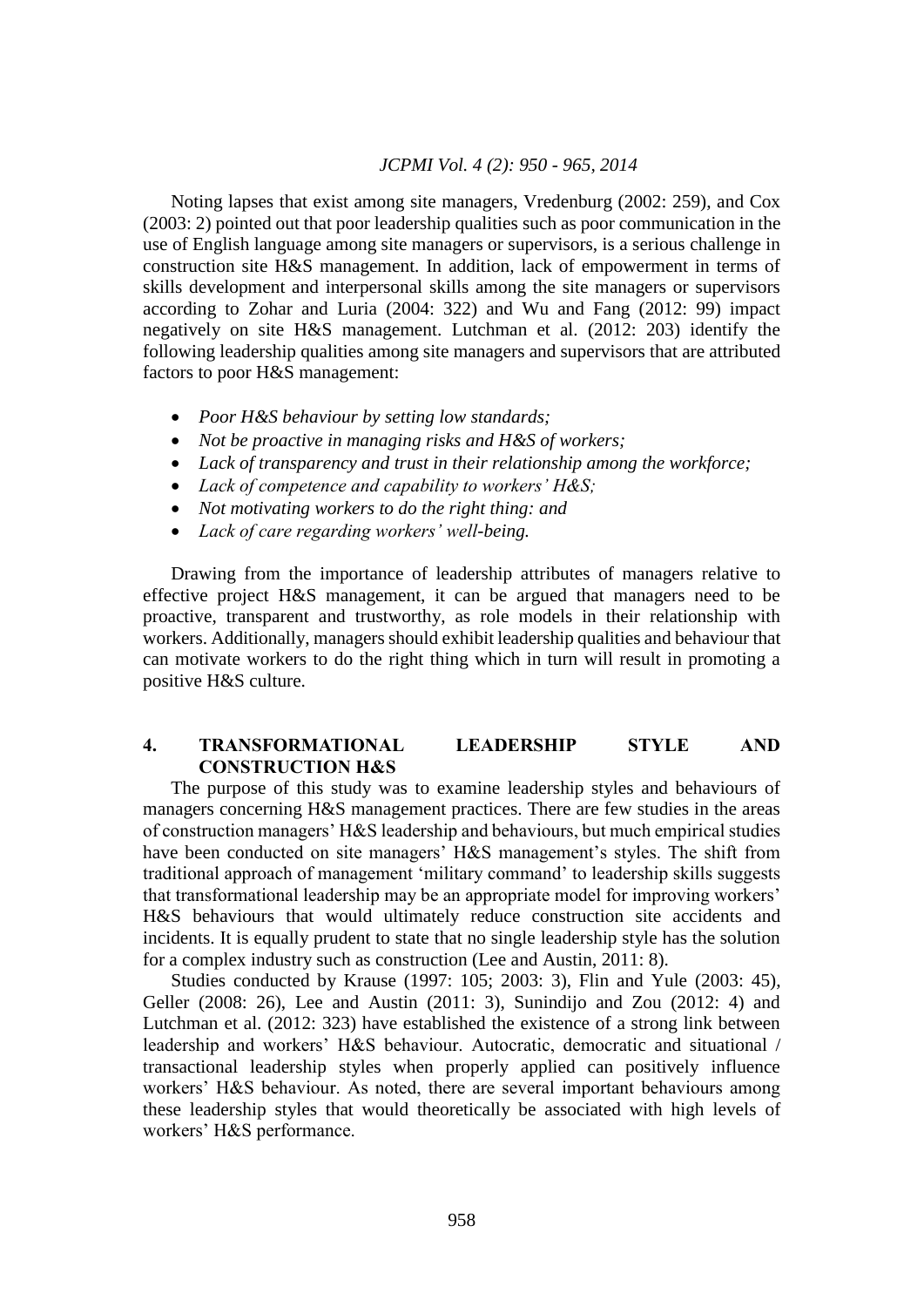For instance, situational / transactional leaders may develop workers to higher levels of maturity and maintain high productivity and in particular, develop interpersonal skills among site managers and supervisors. In contrast, leaders who take action when something goes wrong and do not encourage workers to develop their potential and contribute to decision making processes may not properly align with the cooperation needed for effective construction H&S management. Examining the relevance or theoretical rationale for transformational leadership styles and behaviour will reveal that it is highly applicable to influencing H&S behaviour of workers. This is because transformational leadership encourages workers to subscribe to group and organisational goals in preference to personal gain. It is well-known that sustainability of high H&S performance and culture is highly dependent on the trust that workers perceive from management. Transformational leaders set examples for workers, which are consistent with the organisational values and expectations, through exemplary behaviour (Achua and Lussier, 2010: 307). Geller (2008: 148) argues that a workplace culture that promotes employees' distrust of instructions from management is one that cannot develop a productive H&S culture. For instance, when a worker bypasses H&S standards to improve production and this is ignored by management, workers are lead to believe this is acceptable to management. This is in parallel with transformational leadership model.

Lees and Austin (2011: 3) state that the military style top-down approaches for H&S management no longer achieves the desired results, and consequently, injuries and accidents continue to occur at unexpected rates. The transformational leadership model, in which managers' behaviours are aimed at encouraging and building teamwork among workers, could bring about H&S performance improvement at all levels in an organisation. Further, transformational leadership styles encourage team coaching and up-down flow of communication, free environmental accident reporting and investigation. Thus, construction site managers with these leadership attributes can bring about the desired H&S performance improvement in the industry. Lutchman et al. (2012: 30) emphasise that workers always look toward leaders for guidance, especially in their quest to emulate those exemplary qualities of their leaders. Honesty and integrity of site managers are absolute requirements for creating a motivated workforce and improving workplace H&S culture. Transformational leadership styles empower workers by challenging them to think 'outside of the box' and to re-examine old methods of doing things (Lutchman et al., 2012; 45). Empowering workers through H&S education and training will result in greater job satisfaction, organisational commitment, and higher productivity (Geller, 2008: 49). Transformational leadership according to Lutchman et al. (ibid) entails support and commitment by leaders at all levels of management. It also encourages information sharing between managers and workers, with managers as good role models and mentors to workers. In addition, transformational leaders demonstrate genuine care for all workers and make H&S a part of an organisation's work culture (Luria, 2010: 1289). The transformational leadership style as argued by Northouse (2010: 67) emphasises a participatory or collaborative work environment that involves all workers in finding the right solutions to workplace H&S.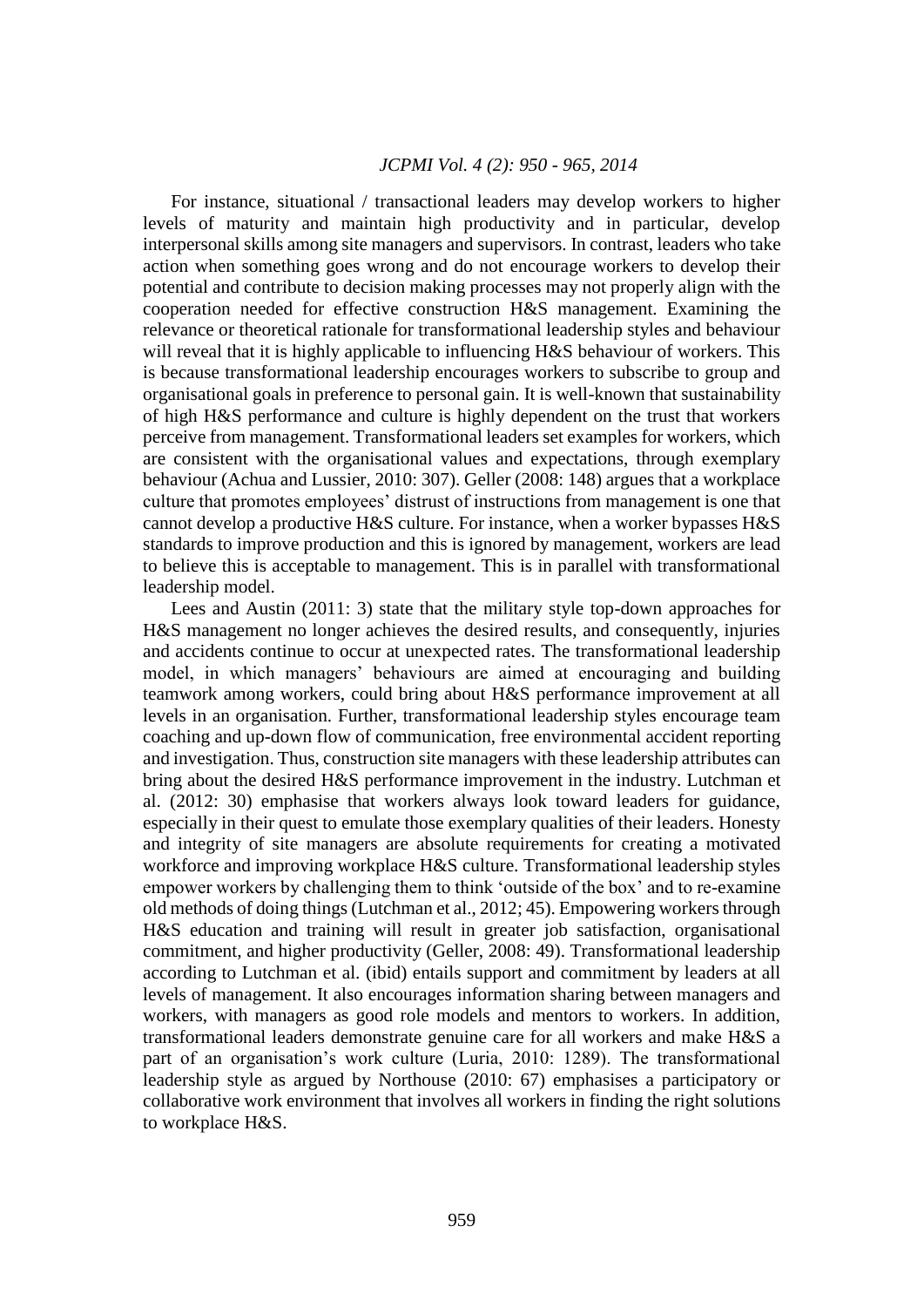Thus, sub-optimal H&S performance is attributable to managers who cannot inspire workers by rewarding behaviour that supports safe work and creates a continuous learning environment.

#### **5. THE WAY FORWARD**

Lees and Austin (2011: 1) argue that organisations may have volumes of written rules and regulations designed to achieve H&S performance improvement, however on their own these written rules and regulations will not achieve the objectives. A well written H&S policy without implementation is as good as waste paper in the dustbin. Successful implementation of an organisation's policy / mission or vision relative to workers' H&S depends largely on the quality of leadership. Krause (2003: 1) argues that the quality of leadership is the single most important factor that distinguishes successful from unsuccessful H&S improvement initiatives. This pointed out the most critical question, why do construction managers need to acquire leadership skills? Managers are motivated to improve productivity (Hopkins, 2007: 340). Of course there are other compelling reasons why construction managers need leadership skills. Some reasons include deep sense of integrity, ethical principles, and compliance to H&S laws and regulations (cidb, 2011: ii).

The relevance of leadership in today's competitive world is evident in all areas that require strategic planning. The demand for leadership skills for the past two decades is on the high side. Northouse (2010: 58) states that whatever the driver, the motivation for leadership commitment needs to be framed in a solid business case in which the articulation of best fit and associated returns in the same convincing terms as any business opportunity, including establishing H&S as a profit centre. This suggests that leadership skills and abilities are relevant for organisational H&S effectiveness. For instances, investigations into major accidents in the energy sector in the 1990s revealed that a key organisation factor in maintaining H&S in high risk industries is the quality of leadership. The Piper Alpha oil platform catastrophe that resulted in 167 fatalities, points to the failure of management. Similarly, investigations into the Chernobyl accident in the nuclear power industry shows that deficiencies in the H&S culture of the organisation were to be blamed. Furthermore, the recent incidents related to the BP / Transocean oil rig explosion in the Gulf of Mexico and explosion and fire at the Tesoro refinery in Anacortes, Washington DC: in 2010, where total of 207 lives were lost and 1 105 various injuries occurred, point to lapses in leadership. Investigations into these major catastrophes indicated leadership ineptitude and the inability to learn from past incidents such that similar incidents will not occur again (Lutchman et al., 2012: 74).

More so, Mangham (2006: 41) observes that leadership is the personal values that lead to outstanding managerial performance. Flin and Yule (2003: 45), as well as Northouse (2010:57) suggest that continuous improvement of H&S performance requires effective leadership at all levels of management. Furthermore, past empirical findings have shown that there is a strong relationship between leadership and worker's trust and credibility in the workplace.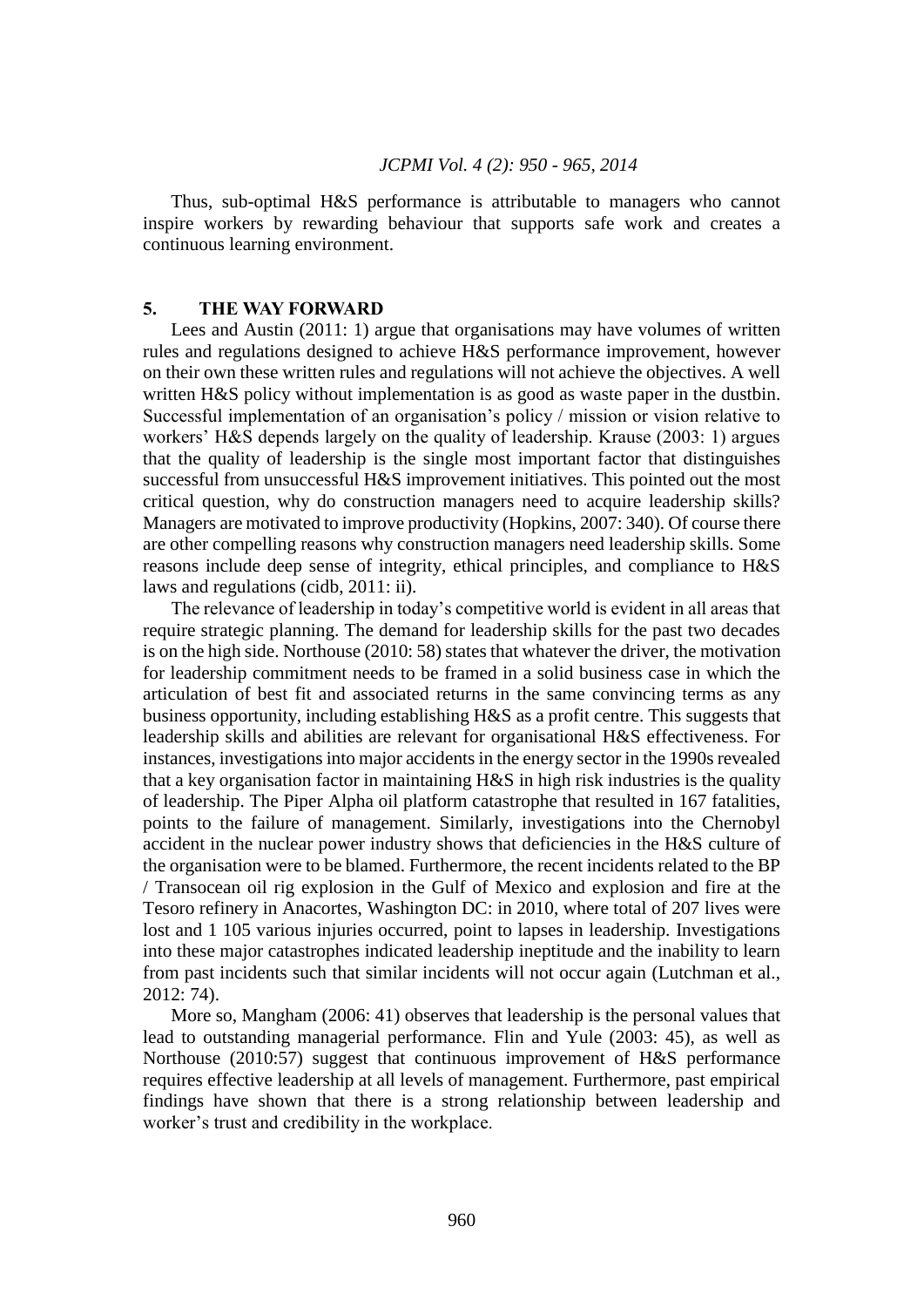The results of the interviews that were conducted for this particular study and findings from literature demonstrated that construction managers at all levels of management need to develop leadership skills and abilities in order to be able to address the complex nature of construction operations that is underpinned by human dynamics of the industry. The interviewees identified best leadership qualities and attributes, and emphasised the importance of workplace culture such as leading by example (role model), top management commitment, provision of adequate financial resources for H&S, adequate training and coaching of workers, bi-directional flow of communication, involving workers on H&S matters, and empowering managers to acquire leadership skills.

Notably, what seems to be problematic in construction is how to implement some proven leadership theories in an industry characterised by transient workforce that is composed of a large number of subcontractors, poor H&S training, illiterate and uneducated workforce, unplanned work activities, and poor H&S culture (Hinze, 2006: 23; Haslam et al., 2005: 2; Vazquez and Stalnaker, 2004: 121; Fisk and Reynolds, 2012: 122; cidb, 2011: 27; Smallwood, and Haupt, 2005: 2; Spangenberg, 2009: 111).

In addition, the results of this study recognise the need for leaders (managers) commitment and transparency towards workers' H&S. Managers of both large and small organisations strongly recommended H&S training for both workers and managers at all levels of management. Research has also documented the positive effects of training for both workers and all lines of managers as an effective tool for raising awareness of H&S issues and for empowering both to be aware of the existence of hazards in workplaces (Vazquez and Stalnaker, 2004: 121). On this note, Hopkins (2007: 584) argues that focusing on unsafe acts of workers as the only cause of poor H&S, without considering the critical H&S related behaviours of managers at levels of management may not results in significant performance improvement over time. In a similar manner, Wu and Fang (2012: 3) maintain that improvement in the areas of worker' H&S should be the responsibility of management since it is their leadership and behaviour that are most critical in creating and sustaining a positive H&S culture in an organisation. Fourie (2009: 41) argues that poor leadership among some contracting organisations has been associated with huge losses to the national economy, destruction of company assets and precious lives in South Africa. Thus, leadership commitment towards workers' H&S should permeate among managers and supervisors to beget sanity in overall project performance, H&S inclusive.

There were some limitations to this study. Workers were not interviewed for this study, as the study is limited to managers' leadership and behaviours on H&S performance in South African construction industry, although it can be argued that leaders' behaviours determine the workplace H&S culture. First, the few managers that participated in this study cannot lead to generalisation of findings. Second, the participated managers may likely be those who were more interested in workers' H&S than other managers. Third, logistics, time and financial constraints imposed difficulties in getting some of the potential managers interviewed.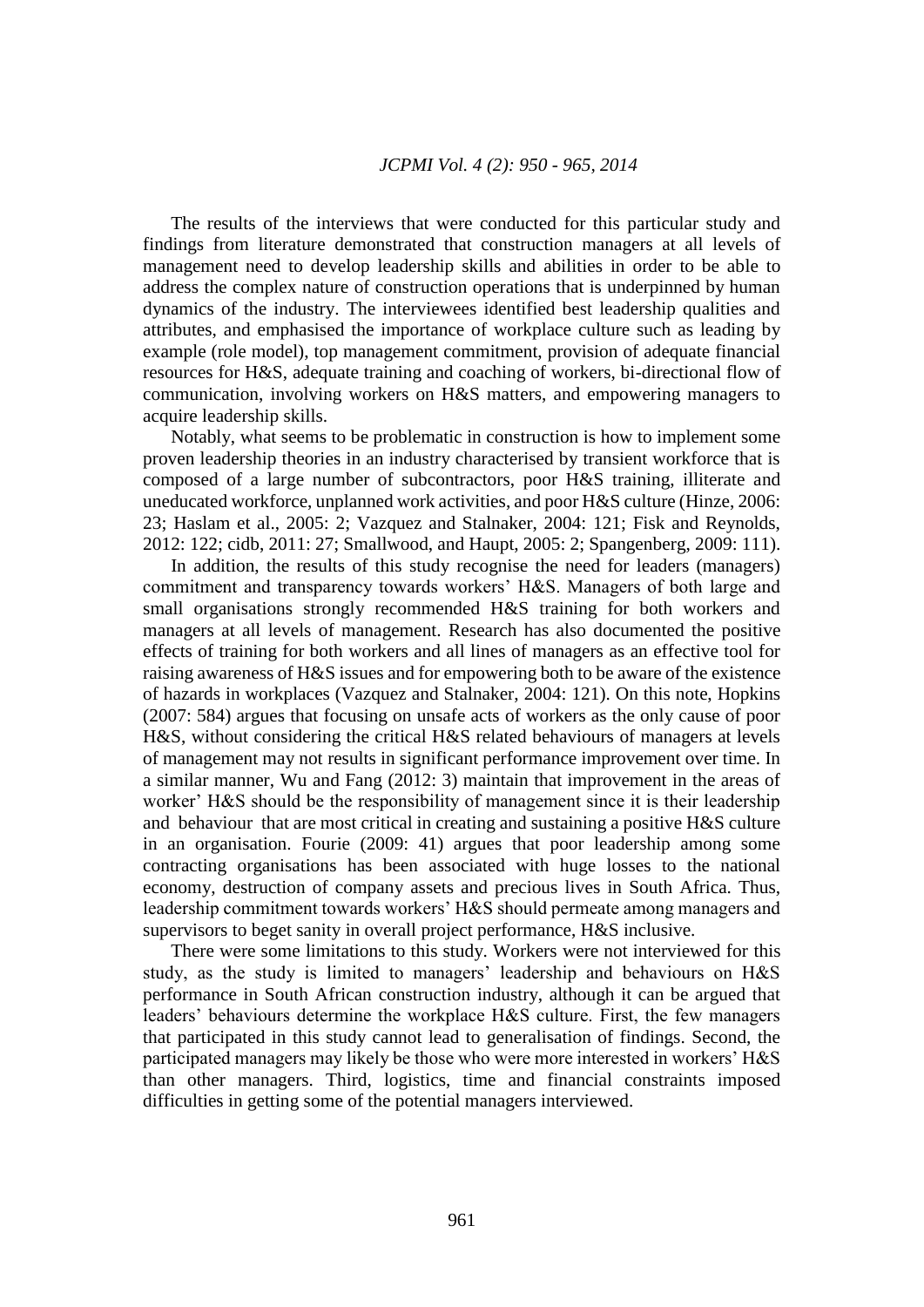Despite these limitations, the study provided an overview of the influence that positive leadership would have on the H&S of construction workers in South Africa.

#### **6. CONCLUSIONS**

Leadership in construction H&S are a very complex and often subjective issue, but an understanding exists that 'good H&S is good businesses', and the tenet that productivity and H&S are influenced by leadership remains unproven. As noted in the citations of this paper, poor leadership not only impacts on overall project performance and stakeholders profit margins, but also has a serious negative impact on workers' H&S behaviours. The study has alluded to the notion that a perceived lack of integrity and transparency could manifest as poor H&S performance.

Thus, improvement of workplace H&S performance in the construction industry should entails top management leadership, and behaviours, which empowers line managers and the workers that they supervise. Developing managers' leadership skills and interpersonal capabilities will foster better understanding and trust between them and the workforce. A review of different leadership styles made a strong case for the adoption of transformational leadership attributes by managers in the construction sector. The idea is that managers who exhibit transformational leadership qualities, show real concern for workers and the public; they are transparent and act with integrity; and they strive to resolve complex problems and support developmental culture that is needed in the construction industry to promote workers' H&S performance.

The perceptions of the interviewees have added to the voices of researchers and scholars on better ways of improving workers' H&S. The leadership styles and behaviours of managers in construction industry have to engender optimum H&S performance through a collective approach to the management of H&S on construction sites.

## **7. REFERENCES**

- Achua, F.C. & Lussier, H.R. (2010) Effective Leadership 4th edition: Stamford, CT: Cengage Learning.
- Choudy, R.M. (2007) The Nature of Safety: A Survey of the State of Art, Safety Science, 34(3), 54-67.

Construction Industry Development Board (cidb) (2011) Construction Quality in South Africa: A Client Perspective. Pretoria: cidb.

- Construction Industry Development Board (cidb) (2009) Construction Health and Safety in South Africa: Status and Recommendations. Pretoria: cidb.
- Coke, A. & Sridhar, C. (2010) Controlling Exposure to Biological Hazards, In: McAleenan, C. & Oloke, D. ed. ICE Manual of Health and Safety in Construction, London: Thomas Telford, 135-148.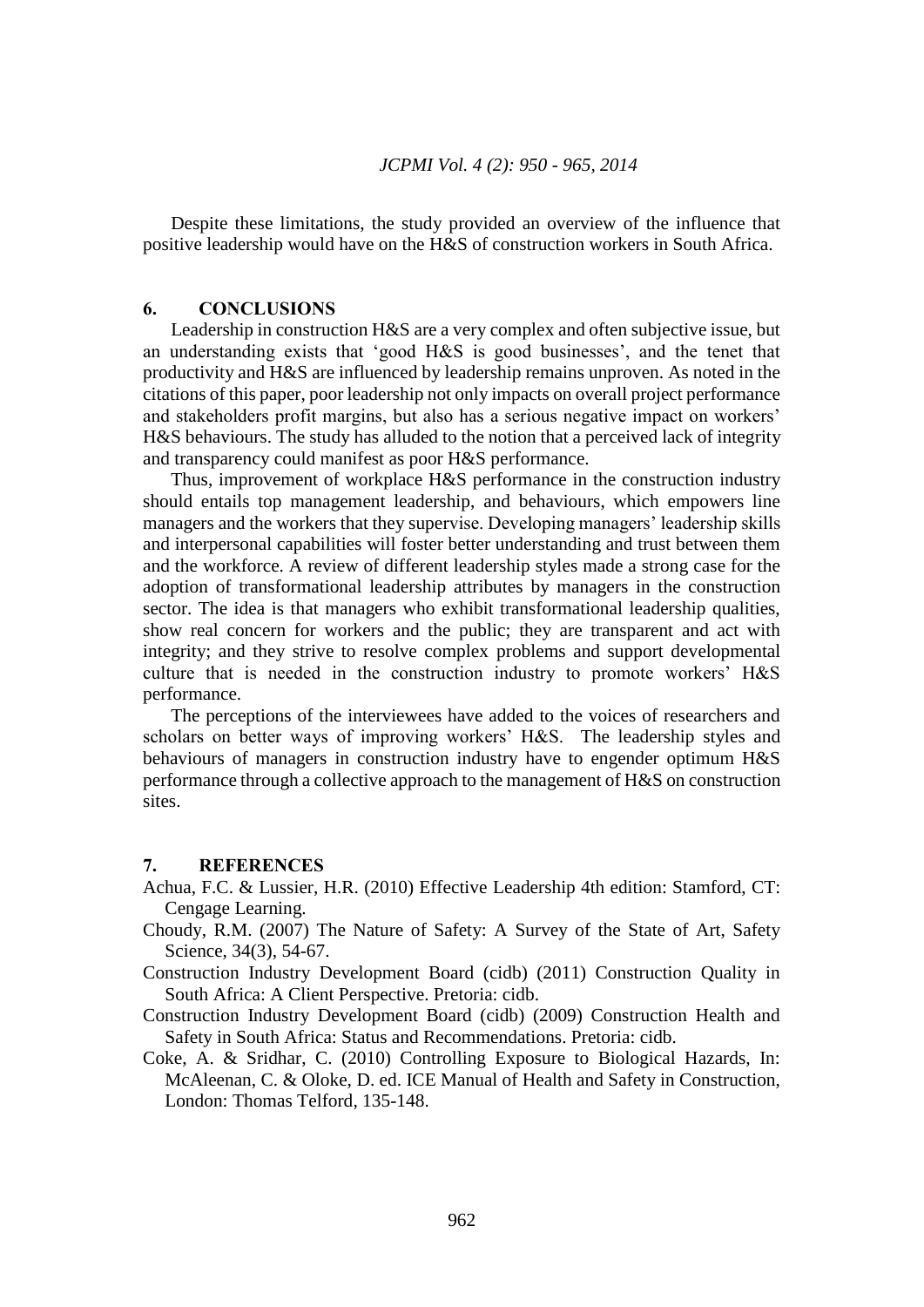- Cox, S. & Jones, B. (2006) Behaviour Safety and Accident Prevention: Short-term 'Fad' or Sustainable Fix? Institution of Chemical Engineers: Process Safety and Environmental Protection, 84(B3), 164-170.
- Cooper, M.D. (2009) Behavioural Safety Interventions: A Review of Process Design Factors, Professional Safety, 4(2), 36-45.

Cooper, M.D. (2010) Safety Leadership in Construction: A Case Study. Indian Journal of Occupational Medicine and Ergonomics: Suppl. A Psychology: 32(1), A15-17.

Flick, U. (2014) An introduction to qualitative research. 5th edition. London: Sage.

- Flin, R. & Yule, S. (2003) Leading for Safety; Industrial Experience. Quality and Safety Health Care, 3(20, 45-51.
- Flin, R., O'connor, P. & Crichton, M. (2008) Safety at the Sharp End: A Guide to Non-Technical Skills, Farnham, Surrey: Ashgate Publishing.
- Fisk, E.R. & Reynolds, W.D. (2012) Construction Project Administration, 9th Edition, New Jersey: Prentice Hall.
- Fourie, J. (2009) Construction Safety, Construction World, 40-41.
- Gambatese, J.A., Behm, M. & Rajendran, S. (2008) Design's Role in Construction Accident Causality and Prevention Perspectives from an Expert Panel. Safety Science, 46(2008), 675-691.
- Gambatese, J.A, Toole, T.M. & Behm, M. (2008) Prevention through Design Practice: A Construction Industry Perspective. Professional Safety, 50(9), 32-44.
- Geller, E.S. (2008) Behaviour-based and Occupational Risk Management: Professional Safety, 29(3), 539-561.
- Gibb, A.G., Haslam, R., Hide, S., Gyi, D. & Duff, R. (2005) What Causes Accidents? Loughborough University, UK.
- Goetsch, D.L. (2013) Construction safety and health. 2nd edition. New Jersey: Prentice Hall.
- Hinze, J.W. (2006) Construction Safety. New Jersey: Prentice- Hall Inc.
- Hopkins, A. (2006) What are we to Make of Safe Behaviour Programme? Safety Science, 44(7), 583-589.
- Hopkins, P. (2008) The Skills crisis in the Pipeline Sector of the Oil and Gas Business, Journal of Pipeline Engineering, 7(3), 147-172.
- Hughes, P. & Ferrett, E.D. (2009) Introduction to Health and Safety in Construction. Oxford: Butterworth-Heinemann.
- Howarth, T. & Watson, P. (2009) Construction Safety Management, Chichester: Wiley-Blackwell.
- International Labour Organisation (2005) Safety and Health in Construction. Geneva: ILO.
- International Labour Organisation (2007) Safety and Health in construction. Geneva:  $\overline{L}$ .
- Krause, T.R. (1997) The Behaviour-based Safety Process: Managing Involvement for an Injury-Free Culture. 2nd Edition, New York: John Willey & Sons.
- Krause, T.R. (2003) A Behaviour-based Safety Approach to Accidents Investigation, Professional Safety, 45(12), 342-356.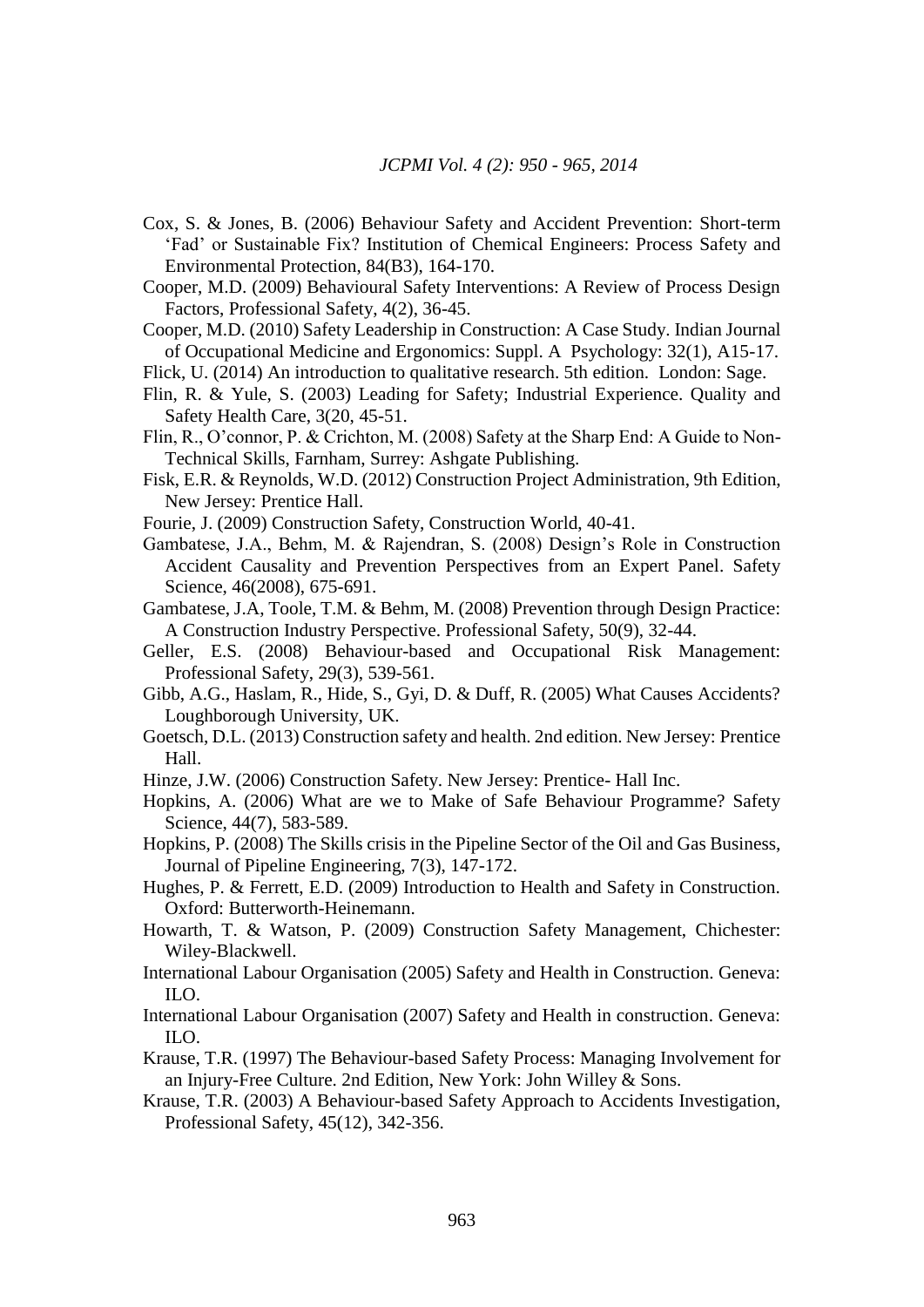- Krause, T., Groover, D.R & Martin, D.K. (2010) Preventing Incidents and Fatalities: Eight Questions Every Senior Leader Should Ask. Professional Safety, 2(1), 46-53.
- Luria, G. (2010) The Social Aspects of Safety Management: Trust and Safety Climate, Accident Analysis and Prevention, 42(1), 1288-1295.
- McAleenan, P. (2010) Assessing Safety issues in Construction. In McAleenan, C. & Oloke, D. eds. ICE Manual of Health and Safety in Construction, London: Thomas Telford, 101-110.
- Musonda, I., Pretorius, J. & Haupt, T.C. (2012) Assuring Health and Safety Performance on Construction Projects: Clients' Role and Influence: Acta Structilia, 19(1), 71-105.
- Musonda, I. & Smallwood, J. (2009) Client Commitment and Attitude to Construction Health and Safety in Botswana, In: Proceedings of People in Construction, TG59 (Port Elizabeth (12-14 July), South Africa, 231-247.
- Northouse, P.G. (2011) Leadership: Theory and Practice 5th ed. London: Sage
- Lees, H. & Austin, J. (2011) The Case for Behaviour-based Safety in Construction, Proceedings of the Institution of Civil Engineers: Management, Procurement and Law, 164(1), 3-7.
- Lingard, H. & Rowlinson, S. (2005) Occupational Health and Safety in Construction, Project Management: New York: Spon Press.
- Lingard, H., Blismas, N. & Wakefield, R. (2005) The effect of supervisory roles on sites health and safety performance. In: Proceedings of QUT Research (4-5 July), Brisbane, Australia.
- Little, P.L. (2006) The High cost of Under-skilled labour: Industrial Maintenance and Plant, 67(4), 10-25.
- Lutchman, C. Maharaj, R. & Ghanem, W. (2012) Safety Management: A comprehensive approach to developing a sustainable system. 1st Edition, Boca Raton: CRC Press.
- Luria, G. (2011) The Social Aspects of Safety Management: Trust and Safety Climate, Accident Analysis and Prevention, 42(1), 1288-1295.
- Mangham, I. (2006) Leadership and Integrity: In Storey, J. (ed.) Leadership in Organisations: Current Issues and Key Trends: London: Routledge, 41-57.
- Markiewicz, D. (2009) OSHA Compliance Alone Doesn't Cut It: An Integrated Safety and Health Management System are Needed, Industrial Safety and Hygiene News, 43(7), 20-32.
- Okorie, V.N. & Smallwood, J.J. (2010) Impact of Health and Safety Culture on Construction Site Performance in South Africa, In Proceedings of ASOCSA 5th Built Environment Conference (pp. 380.391). Durban.
- Sunnindijo, Y.R. and Zou, P.X.W. (2012) The Influence of Project Personnel's Emotional Intelligence, Interpersonal Skill, and Transformational Leadership on Construction Safety Climate Development: International Journal of Project Organisation and Management, 5(1), 1-13.
- Spanpenberg, S. (2009) An Injury Risk Model for Large Construction Project, Risk Management, an International Journal, 24(2), 111-189.